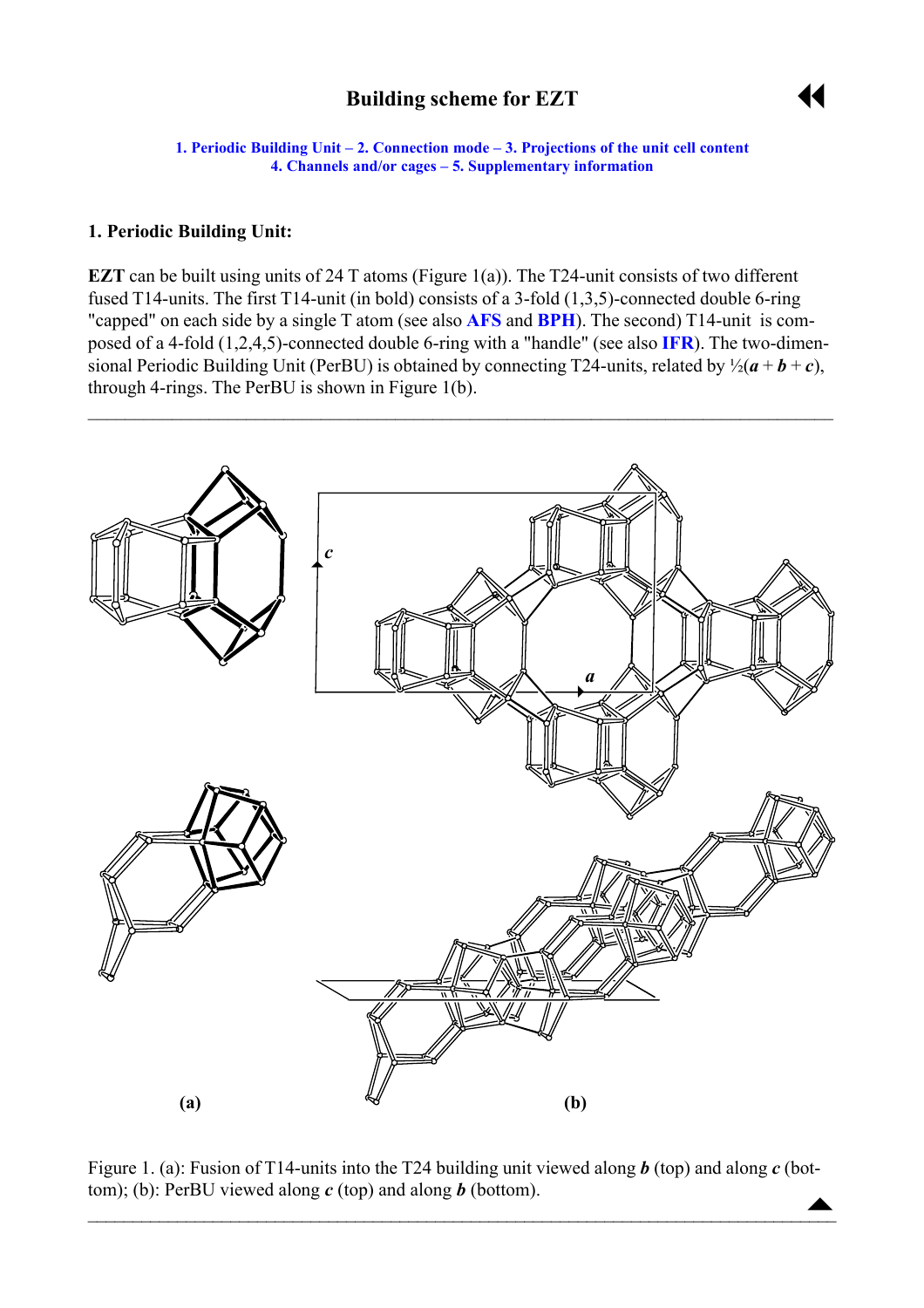## <span id="page-1-0"></span>**2. Connection mode:**

Neighboring layers, related by pure translation along *b*, are connected along *b* through 4-rings as shown in Figure 2.



# **3. Projections of the unit cell content**: See Figure 2.

## **4. Channels and/or cages:**

Sinusoidal 12-ring channels are parallel to [010] and highly elliptical 8-ring channels are parallel to [001]. Pairs of 8-ring channels are connected along [100] through 12-ring channels. The interconnection of channels is depicted in Figure 3 on next page. The **[pore descriptor](http://www.iza-structure.org/databases/ModelBuilding/Introduction.pdf)** is added.

 $\mathcal{L}_\mathcal{L} = \{ \mathcal{L}_\mathcal{L} = \{ \mathcal{L}_\mathcal{L} = \{ \mathcal{L}_\mathcal{L} = \{ \mathcal{L}_\mathcal{L} = \{ \mathcal{L}_\mathcal{L} = \{ \mathcal{L}_\mathcal{L} = \{ \mathcal{L}_\mathcal{L} = \{ \mathcal{L}_\mathcal{L} = \{ \mathcal{L}_\mathcal{L} = \{ \mathcal{L}_\mathcal{L} = \{ \mathcal{L}_\mathcal{L} = \{ \mathcal{L}_\mathcal{L} = \{ \mathcal{L}_\mathcal{L} = \{ \mathcal{L}_\mathcal{$